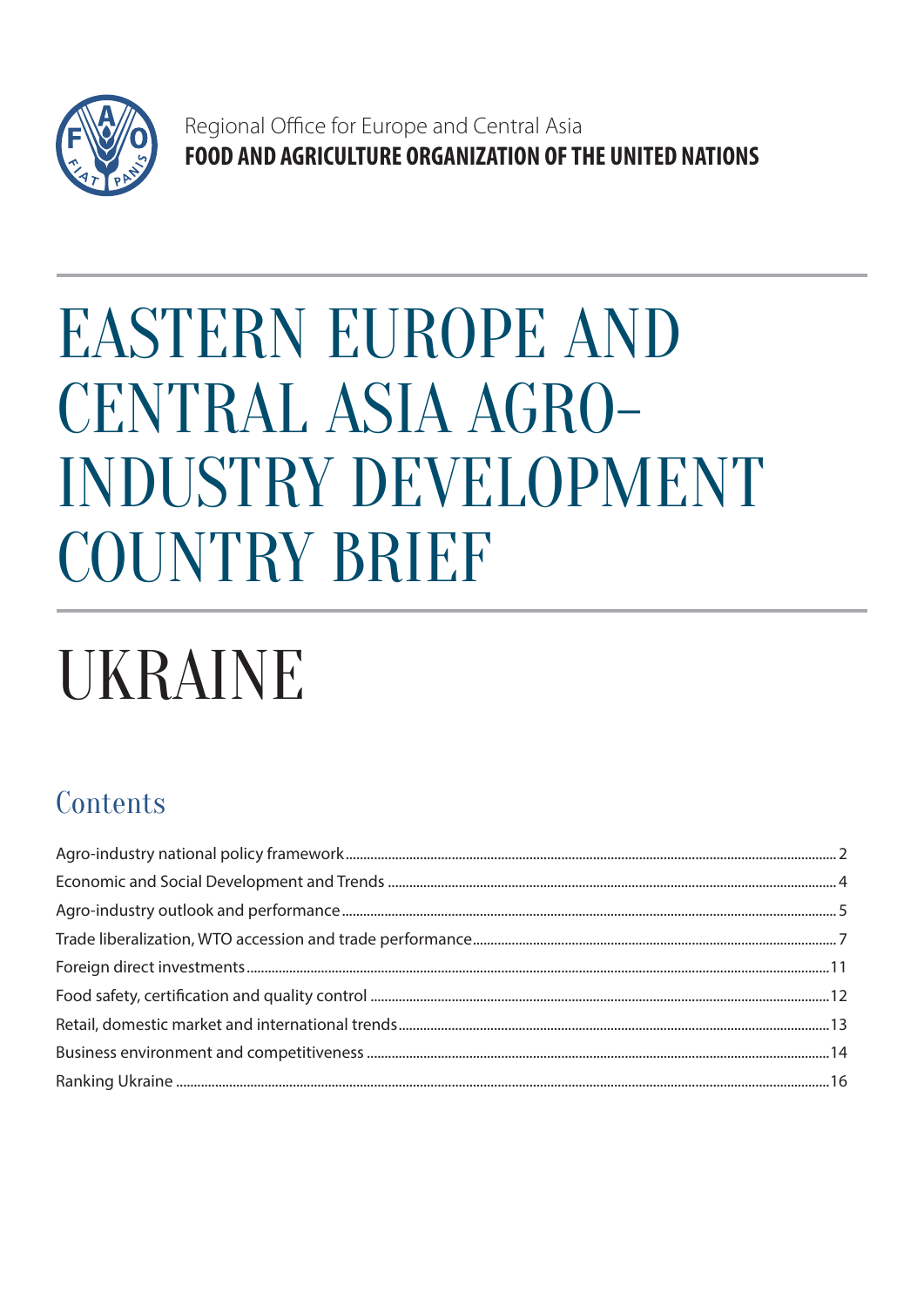# Key indicators

| Key Economic Indicators <sup>1</sup>                     | 2006   | 2009    | 2011     | <b>Food &amp; Beverages</b><br><b>indicators</b>   | 2006  | 2009    | 2011     |
|----------------------------------------------------------|--------|---------|----------|----------------------------------------------------|-------|---------|----------|
| GDP (PPP), US\$ billion                                  | 291.31 | 291.20  | 331.39   | Output, % of manufacturing<br>33.13                |       | 26.76   | n/a      |
| Manufacturing VA, % of GDP                               | 23.08  | 17.81   | 17.55    | Value Added, % of<br>manufactur.                   | n/a   | n/a     |          |
| Agriculture VA, % of GDP                                 | 8.68   | 8.26    | 8.29     | Enterprises, % of<br>16.70<br>14.57<br>manufactur. |       |         | n/a      |
| Employment in Agric., % of<br>total                      | 17.6   | 15.8a   | n/a      | Employment, % of<br>manufactur.                    | 20.48 | 20.31   | n/a      |
| Gross Fixed Capital F., % of<br><b>GDP</b>               | 24.6   | 18.35   | 19.27    | Investments, % of<br>manufactur.                   | 3.91  | 6.08    | n/a      |
| FDI net inflows, % of GDP                                | 5.2    | 4.11    | 4.36     | FDI inflows, % of total inflow                     | n/a   | 4.6     | n/a      |
| R&D, % of GDP                                            | 0.95   | 0.87    | n/a      | R&D, % of Output<br>n/a                            |       | n/a     | n/a      |
| Merchandise Trade, % of GDP                              | 96.10  | 72.74   | 91.41    | Net Trade, US\$ billion<br>1.01                    |       | 2.12    | 3.7      |
| Merchandise Exports, US\$<br>billion                     | 38.37  | 39.78   | 68.46    | Exports, %of merchandise<br>6.9<br>Exp             |       | 10.7    | 10.1     |
| Merchandise Imports, US\$<br>billion                     | 45.04  | 45.49   | 82.60    | Imports, % of merchandise<br>Imp                   | 3.6   | 4.7     | 3.9      |
| Exports annual growth, %                                 | 12.1   | $-40.7$ | 33.0     | Exports annual growth, %<br>11.0                   |       | $-17.1$ | 23.3     |
| Import annual growth, %                                  | 24.6   | $-46.9$ | 36.0     | Import annual growth, %<br>16.7                    |       | $-30.1$ | 21.5     |
| GNI per capita, US\$                                     | 1.95   | 2.84    | 3.12     | Output per capita, US\$<br>568.6                   |       | 417.1   | n/a      |
| Trade per capita, US\$ 2009-<br>2011                     |        |         | 3,169    | Exports per capita, US\$<br>56.3                   |       | 92.0    | 151.4    |
| <b>Doing Business Indicators</b><br>Rank                 | 124    |         | 137      | <b>Agribusiness Indicators</b><br><b>Value</b>     |       |         | 4.0      |
| <b>Global Merchandise Exports</b><br><b>Imports Rank</b> |        |         | 50<br>38 | <b>FDI Inward Attraction Index</b>                 |       |         | 26<br>73 |

# Agro-industry national policy framework

**National development programmes:** The key documents that set out the Government of Ukraine's policies for economic development as well as for agriculture, the agro-industry and rural development include: (i) the Programme of Economic Reforms for 2010-2014 "Prosperous Society, competitive economy and effective state"; (ii) the Concept of the state target economic programme on development of investment activity for 2010-2015; (iii) the National Program for Rural Development until 2015; (iv) the National Program of Poverty Reduction and Prevention for 2010-2015; (iv) the State Targeted Program for the Development of the Ukrainian Countryside until 2015; (v) the State Agrarian Policy up to 2015, which includes: food security, efficiency and international competitiveness and integrated development of rural areas and improvement of social conditions of the rural population; (vi) the Concept of the economic program implementation in agriculture new technologies in agricultural production for the period up to 2016; (vii) the Concept of Reform and Development of Agricultural Education and Science; (viii) the National Targeted Programme of animal breeding; (ix) the State Program for Privatization for 2012-2014; (x) the Programme on Innovative Activity in Ukraine for 2011-2012, declared the technological modernization and development of the agri-food sector one of the seven strategic directions of

<sup>1</sup> World Bank Indicators Database and ITC accessed in October 2012. Author's calculations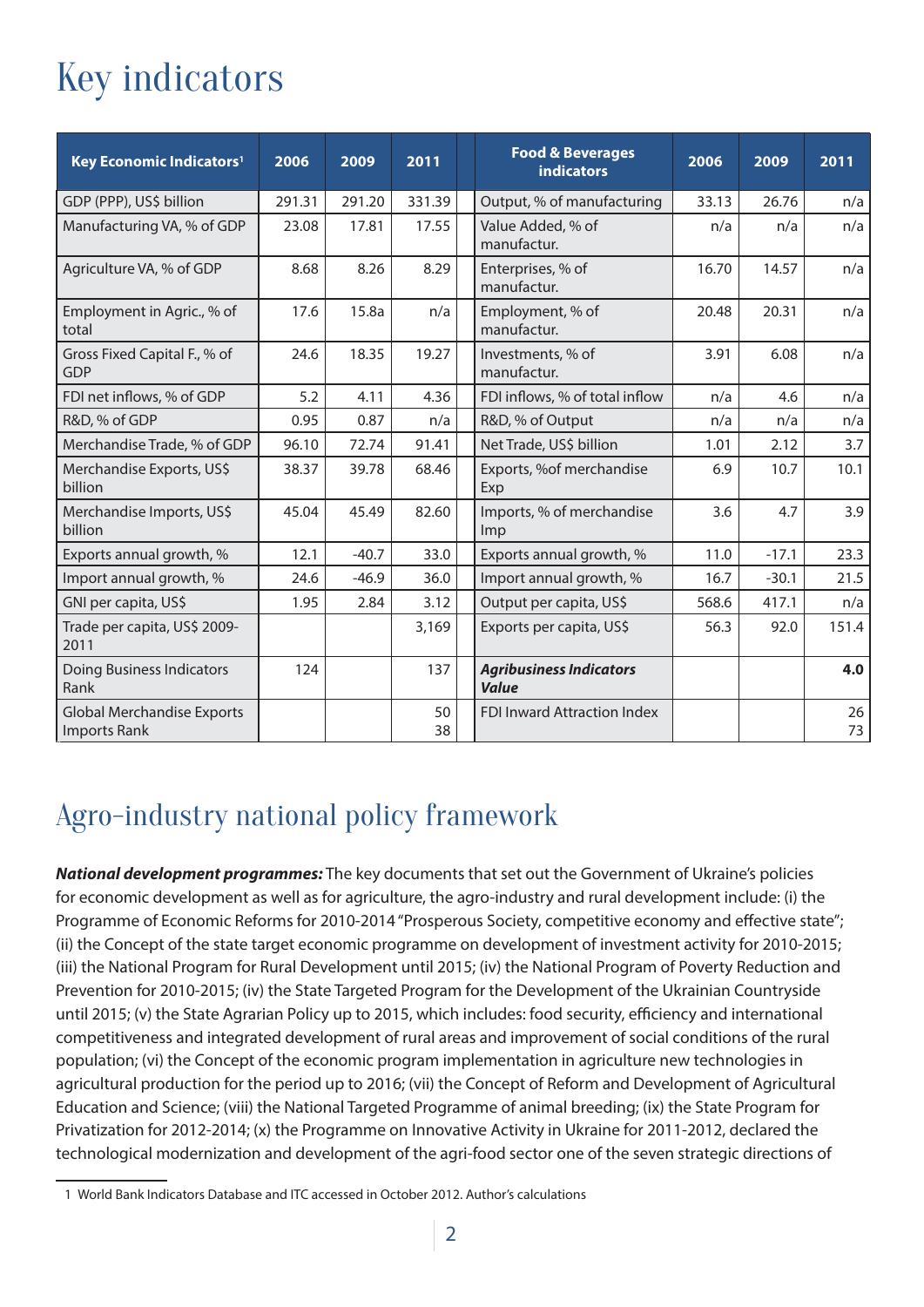innovative activity that are of immense priority

The National Doctrine reform and development of the agri-food sector of Ukraine have been drafted.

The Ukrainian government has recently become a supporter of biodiesel production with tax exemptions for a certain period of time.

Ukraine has had a Partnership and Cooperation Agreement with the EU since 1998, including an ENP Action Plan. The new National Indicative Programme for 2011-2013 for Ukraine was adopted with a budget of EUR 470.1 million, in which support to agro-industry sector development and to trade facilitation are included. In 2012 the EU and Ukraine initiated the Association Agreement. Together with the UN organizations Ukraine has elaborated and signed the Government of Ukraine-United Nations Partnership Framework (PF) for the period of 2012-2016.

**Legal framework:** Ukraine has adopted a number of laws to encourage agricultural and agro-industry growth and rural development, including: the Law on Measures of state support provided to agriculture (2004) including the Agrarian Subsidies Fund establishment, the Law on Market Surveillance and General Product Safety (2010), the Law on Basic Principles of the State Agrarian Policy (2005), the Law on Grain and the Grain Market in Ukraine (2002), the Commercial Code (2004), the new Tax Code (2011), the Law on Wholesale Markets of Agricultural Products (2009), the Law on Support for the Utilization of Biofuel, the Law on Specific Privatization of Assets in Agro-Industrial Complex, the Law on Wine Grapes and Grape Wine, the Law on the Protection of Plants, the Law on State Regulation of Production and Sale of Sugar, the Law on Fisheries, Industrial Fishing and Protection of Water Bio-resources, the Law on Joint-stock Companies (2008), the Law on the State Land Cadastre (2012), the Law on State Regulation of Imports of Agricultural Products, the Law on Public-private Partnerships (2010), the Law on the Protection of National Industry Against Subsidized Imports (1998, amended in 2008), the Law on the Protection of Economic Competition (2009)

A number of Laws were drafted and made to public discussions in 2011-2012: the Law on Food Security, the Law on Organic Production together with the Concept of the State Programme of Organic Development in Ukraine; the law on Land Market and the Law on Agriculture. In 2012, the government of Ukraine came out with a comprehensive and progressive proposal to streamline the Ukrainian Food Safety legislation and harmonize it further to the best international practices.<sup>2</sup> The key element of the Draft Law on Agriculture is the system of so-called agricultural passports, under which individual Agricultural Passports for each agricultural enterprise will be developed for five years. These will contain agricultural production standards as well as the five-year planned production and other targets. $3$ 

**Supporting institutions:** The main state bodies related to agriculture and agro-industry development in Ukraine are: the Ministry of Agricultural Policy and Food, the Ministry of Economic Development and Trade and the Ministry of Health Care. In order to improve the competitiveness of agricultural production, as well as quality schemes, the ministry established the Agricultural Wholesale Markets Development Group. Other supporting organizations are: the National Centre for Implementation of Branch Innovative Programs (SE "NCIBIP"), which was formed in 2007, t**he Institute for Economic Research and Policy Consulting (IER, formed in 1999);** the State Agency for Investments and Innovations (formed in 2005); the State Agency for Investment and Development; the National Centre for Implementation of Branch Innovative Programs (SE NCIBIP, formed in 2007), the Ukrmyaso National Association of Meat and Meat Product Makers; the Ukrainian Association of Investment Business (UAIB, founded in 1995), and the Ukrainian Agribusiness Club (UCAB, formed in 2007), which is a public organization that represents the interests of major companies in the Ukrainian agri-food sector.

<sup>2</sup> German-Ukrainian Agricultural Policy Dialogue (APD) Institute for Economic Research and Policy (IER) Consulting (2012) AGRI-FOOD POLICY REVIEW Food Safety and Quality Standards in Ukraine: A need for a breakthrough

<sup>3</sup> Project "German-Ukrainian Agricultural Policy Dialogue" (APD) The Draft Law 'On Agriculture': Questionable Objectives and Inappropriate Instruments. Policy Paper Series, prepared by O.Nivievskyi. Kyiv, May 2012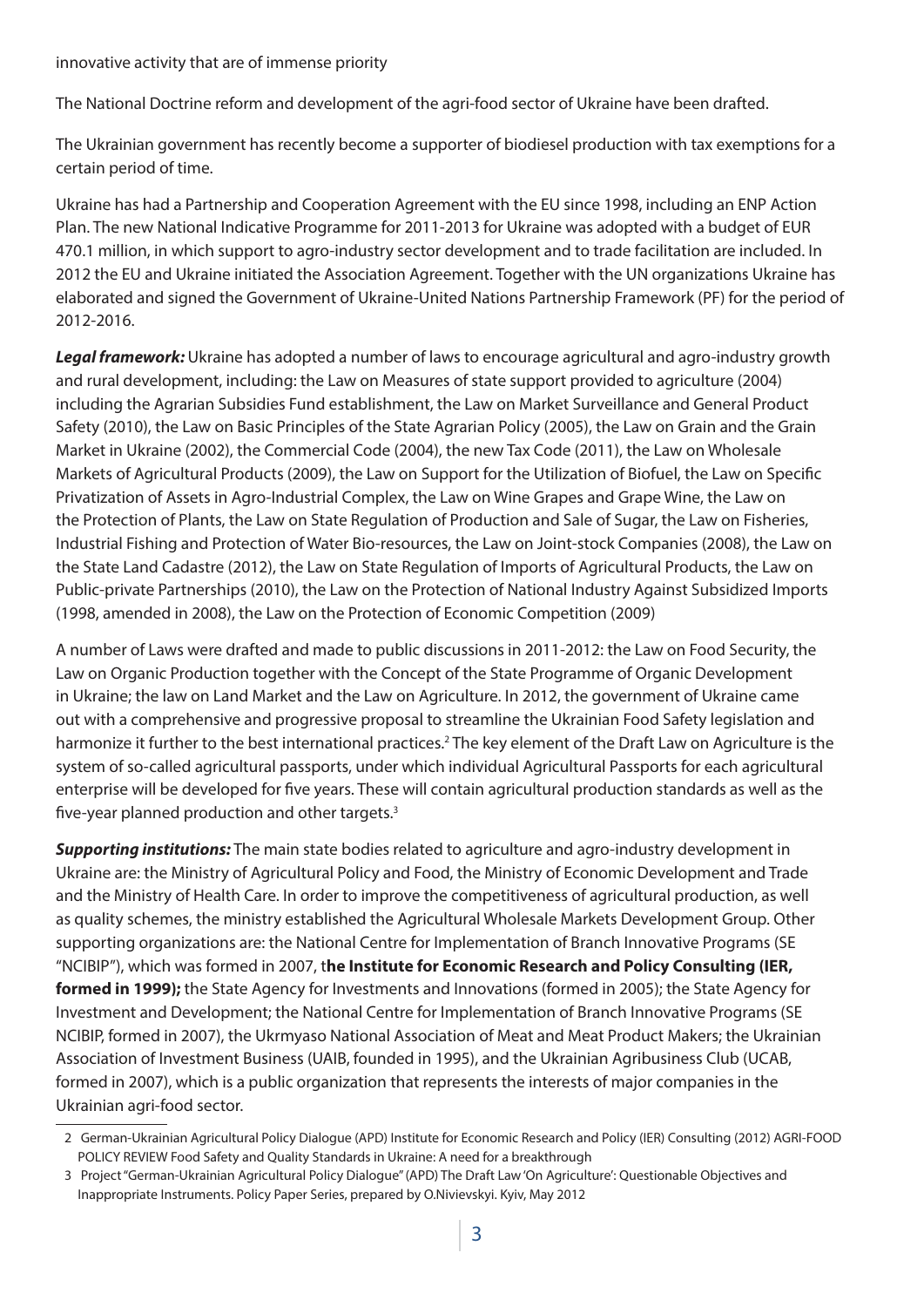# Economic and Social Development and Trends

**Economic and social development:** Ukraine is a lower middle income country with GNI per capita of US\$ 3,120 in 2011. The population is 45.7 million, of which 31 percent live in rural areas, and the annual population growth is -0.35 percent. Ukraine recorded strong economic growth between 2001 and 2008 with average GDP growth of 7.5 percent. As a result of the global economic crisis, GDP declined by 15 percent in 2009. Ukraine's economy continued its recovery in 2011 and 2012, reaching real GDP growth to 5.2 percent. Employment growth is estimated at only 0.2 percent in 2011 compared to 1.9 percent in 2005.<sup>4</sup>

The agricultural sector employed around 16 percent of the total labour force in 2011. During 2011, the agrarian sectors contribution to GDP increased, from 7.6 percent to 8.3 percent, following the trend of recent years, which showed steady enlargement of agriculture's contribution to gross added value. However, in real terms, agricultural value added saw a decrease by 46 percent in 2009, although it started recovering in 2010 and 2011 with an annual growth of 18 percent on average. In 2011, the manufacturing industry generated 17.5 percent of GDP with negative annual growth of -26.6 percent after steady growth during last decade that averaged 10.5 percent. Ukraine is a net exporter of agricultural and food products. Ukraine is the world's largest exporter of sunflower seed oil and among the world's largest exporters of grain and sugar.



#### **Chart 1. Evolution of value added to GDP in Ukraine (percent)**

Source: WBDI, accessed in October 2012; UNIDO database; National Statistics; Author's calculations

**Growing demands and trends:** The share of total household expenditure that goes on food and non-alcoholic beverages declined to 47 percent in 2011 compared to 65 percent in the 1990s, however, the food share has slightly increased compared to 43.5 percent in 2007.<sup>5</sup> The amount that the rural and urban populations spend on food and beverages are about 53 percent and 44 percent respectively. The foods that are account for the highest share of consumption are dairy products, eggs, pork, vegetables and bakery & macaroni.

The purchasing power of most of the population remains limited. The growing middle class has begun to shift towards higher-quality food products, but many Ukrainians can only afford basic foodstuffs. Demand for soft

<sup>4</sup> The Economist Intelligence Unit, 2012

<sup>5</sup> The Economist Intelligence Unit, 2012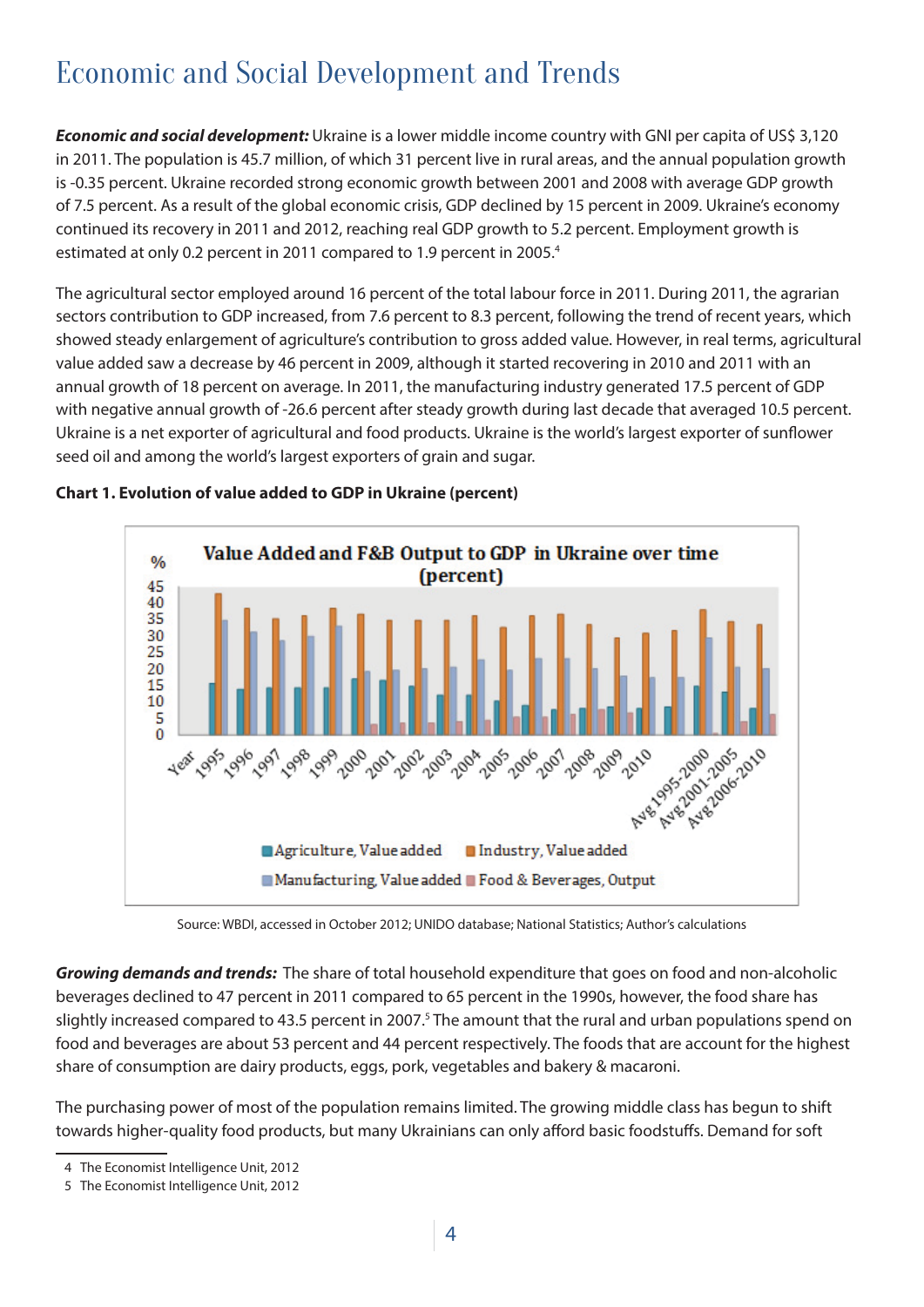drinks, especially fruit juice and bottled water, has grown strongly in recent years. Beer and wine consumption is increasing. Strong alcoholic drinks, including vodka and gorilka (domestic vodka), are still popular in Ukraine. However, consumption is decreasing due to the trend of rising excise duties on alcoholic beverages, among other things. Demand for ready-to-eat food, including sweets, cakes and crisps, as well as high quality meat and fish products, is increasing, especially in large cities.

Nearly 97 percent of foodstuffs consumed in Ukraine are produced domestically. These products include meat, poultry and dairy products, macaroni, confectionery and bakery products, alcoholic and non-alcoholic drinks, and canned meat and vegetables. In 2010, the five top agricultural products in terms of value in Ukraine were: cow milk (ranked by commodity in the world 17) sunflower seeds (ranked 1), wheat, chicken meat, and indigenous cattle meat.<sup>6</sup> The most important commodities that are produced domestically are barley, honey, mustard seeds, oats, sugar beet, carrots and pork.

# Agro-industry outlook and performance

**Agro-industry background and challenges:** In the past ten years, the Ukrainian agricultural and food industry sector has experienced substantial growth, owing to national policies that have been introduced, as well as rising food consumption and incomes. Ukraine is continuing its recovery from collapse in the mid 1990s and the global crisis of 2009-2010. In 2009 the Government formed a Stabilizing Anti-crisis Fund to secure compensation in the form of subsidies for bank loans for agricultural producers, cattle breeding, the lease of agricultural machinery, the implementation of some investment projects, and the partial reimbursement of expenses incurred for sowing of spring crops.<sup>7</sup>

The agricultural and agro-industry sectors went from a state orientated economy to a market orientated economy during the last two decades. Despite the fact that agriculture in Ukraine is of medium importance, it is ranked as the largest producer of sunflower seeds and is among the world's largest exporters of grain and sunflower oil. Ukraine has the largest area of agricultural land in Europe with more than 75 percent of arable land used for crop production. Fertile soil (Ukraine accounts for about 25 percent of global black soil, known as "chernozem") and a moderate climate give Ukrainian agri-producers strong competitive advantages.<sup>8</sup> The vast fields of wheat, barley, rye, oats, sunflowers, rapeseeds and other grain and oil crops have long made Ukraine a "breadbasket." In 2011, the country enjoyed a record harvest of 56.7 million tons of grain, compared to 40 million tons in 2009.<sup>9</sup>

Food processing is one of the fastest-developing sectors of Ukraine's economy, almost fully covering the domestic demand of foodstuffs in Ukraine and the opening of the Ukrainian market has brought change in the range, appearance, and quality of food products over the past ten years. From a widely fragmented market with unbranded product lines, the Ukrainian food and drink market has been transformed into a relatively well developed market featuring a wide range of both international and local brands. Ukrainian food producers are upgrading their production facilities and searching for new technologies to remain competitive in the domestic market and to increase exports.10 The sector has considerable production, research and labour potential, and in recent years international food companies have started to find the market in which the Ukrainian food industry operates very attractive.

Ukraine's food industry has traditionally been the major supplier of basic foodstuffs, such as sugar, meat, salt,

<sup>6</sup> FAOSTAT, accessed in October 2012

<sup>7</sup> The Impact of the Economic and Financial Crises on Agriculture and Food Security in Europe and Central Asia: a Compendium

<sup>8</sup> http://investukraine.com/sectors/food-processing-industry

<sup>9</sup> the Project "German-Ukrainian Agricultural Policy Dialogue" (APD) The Draft Law 'On Agriculture': Questionable Objectives and Inappropriate. Policy Paper Series, prepared by Oleg Nivievskyi. Kyiv, May 2012 Instruments

<sup>10</sup> http://globalimpactconsulting.com/11/3/2/hot\_sectors/food\_processing/ukraine.html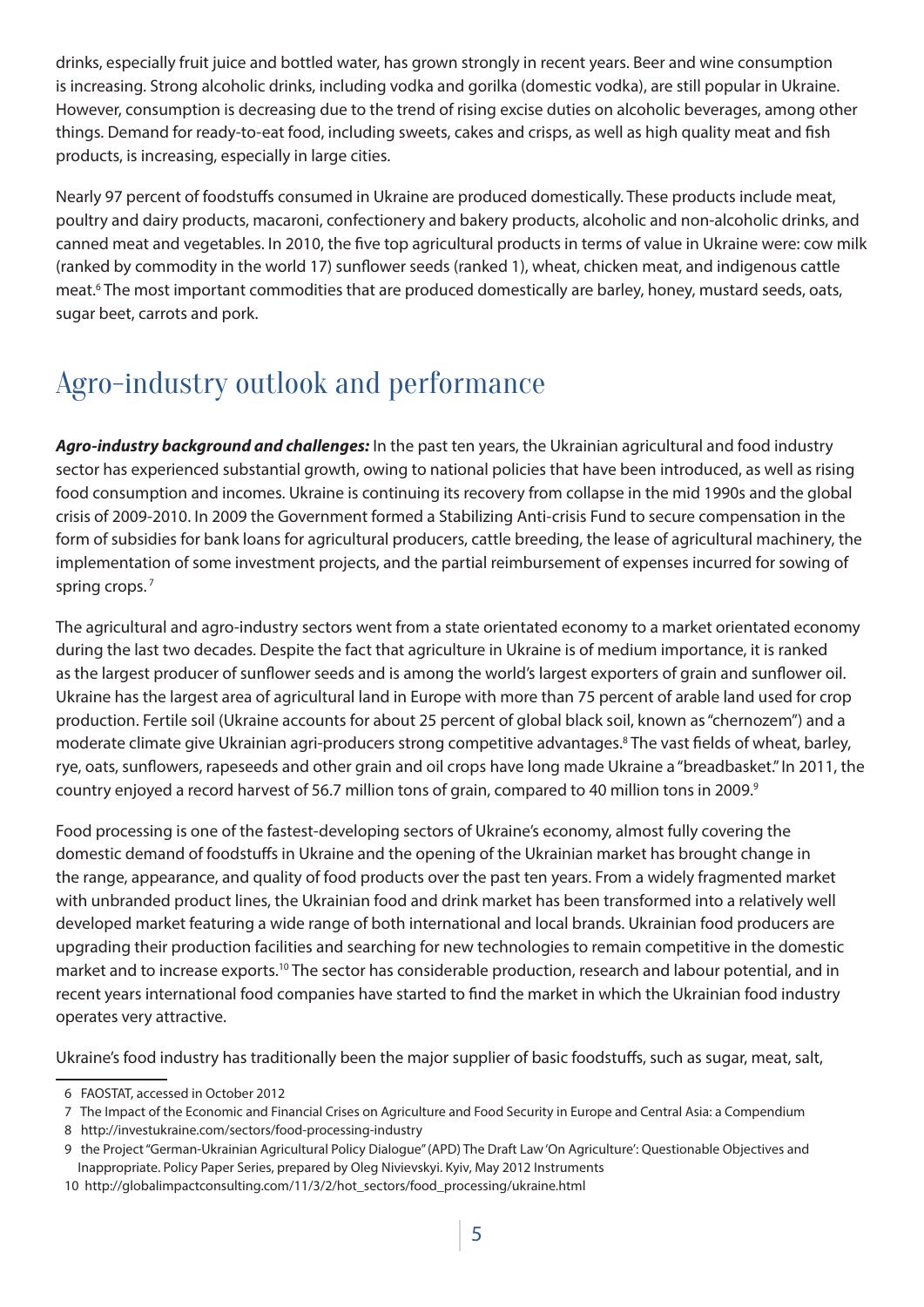oil, dairy products, alcohol and confectionery. The confectionary sector is one of the most stable sectors in Ukraine's food industry and is characterized by steady growth and a relatively low level of sensitivity to economic downturns. The confectionary market in Ukraine can be conventionally divided into three main segments: sugar confectionery (about 25 percent), farinaceous confectionery (about 48 percent) and cocoa-containing products (27 percent). Almost all products are produced with new formulations and with the use of improved equipment. Ukraine belongs to the top-10 global producers of milk. Despite its position, the Ukrainian dairy industry suffers from a permanent deficit of raw milk for processing. On average, between 2007 and 2011 over half of the raw milk produced did not reach processors.11 The production of pork products is one of the most important traditional sectors in Ukraine. Pork accounts for about 35 percent of all meat produced, and 63 percent of pigs are kept on private farms. The latest trend is to increase the area of grape and wine production. In 2011, Ukraine managed to enter the top-10 European producers of grapes and wines, largely thanks to the introduction of modern technologies.

Organic products have become popular and expensive commodities in developed countries but Ukraine is still at the early stage of organic production with an official target of 10 percent organic production by 2015. The land share under organic products grew slowly from 0.59 percent to 0.65 percent between 2005 and 2010, reaching 270 thousand hectares in 2010. The number of registered producers increased to 142, compared to only 31 in 2002. These producers concentrate mainly on the production of cereals, green fodder from arable land, oilseeds, and protein crops.<sup>12</sup>

**Food and beverage industry performance:** The food and beverage industry forms a large part of the Ukrainian economy, contributing 6.9 percent to GDP. In 2009, the food and beverage industry generated US\$ 19.2 billion or about 26.8 percent of manufacturing output, which is four times higher than the food and beverage output in 2000. Per capita output is US\$ 417.10. The food and beverage industry grew steadily at about 35 percent a year between 2000 and 2007. However, the sector experienced a 27 percent decline in 2008 and a 23 percent decline in 2009, as a result of climatic conditions and the financial crisis.

In 2009, the food and beverage industry employed 431,000 people (or 20.3 percent of manufacturing labour force). This employment level was relatively stable until 2006 but it experienced an annual decline of 10 percent in the three following years. Labour productivity is growing over time. In 2009 there were 6,398 enterprises operating in the food and beverage industry (or about 14.6 percent of all manufacturing enterprises), 65 percent of which were private small or medium-scale enterprises. Recently, agro-holdings have begun to play an important role in agro-industrial vertical integration.

Investments in fixed capital in the food and beverage industry were increasing up until 2008 but decreased by 26 percent in 2009, accounting for US\$ 1.31 billion or 6.1 percent of total investments in fixed capital. This is almost double compared to 2008. In 2009 there were 336 innovation-active industrial enterprises (R&D) operating in the food industry or 25.5 percent of manufacturing enterprises. For example, confectionery manufacturing is concentrated in 30 major corporations and about 770 small and medium-sized enterprises with about 55 thousand employees.

The most important subsectors of the food industry are dairy processing, oil extraction, confectionery, sugar refining, flour milling, starch and molasses production, canned meat and vegetables.

<sup>11</sup> Ukrainian Agribusiness Club: Doing Agribusiness in Ukraine 2012

<sup>12</sup> Research Institute of Organic Agriculture FiBL and International Federation of Organic Agriculture Movements IFOAM, 2012, http:// www.organic-world.net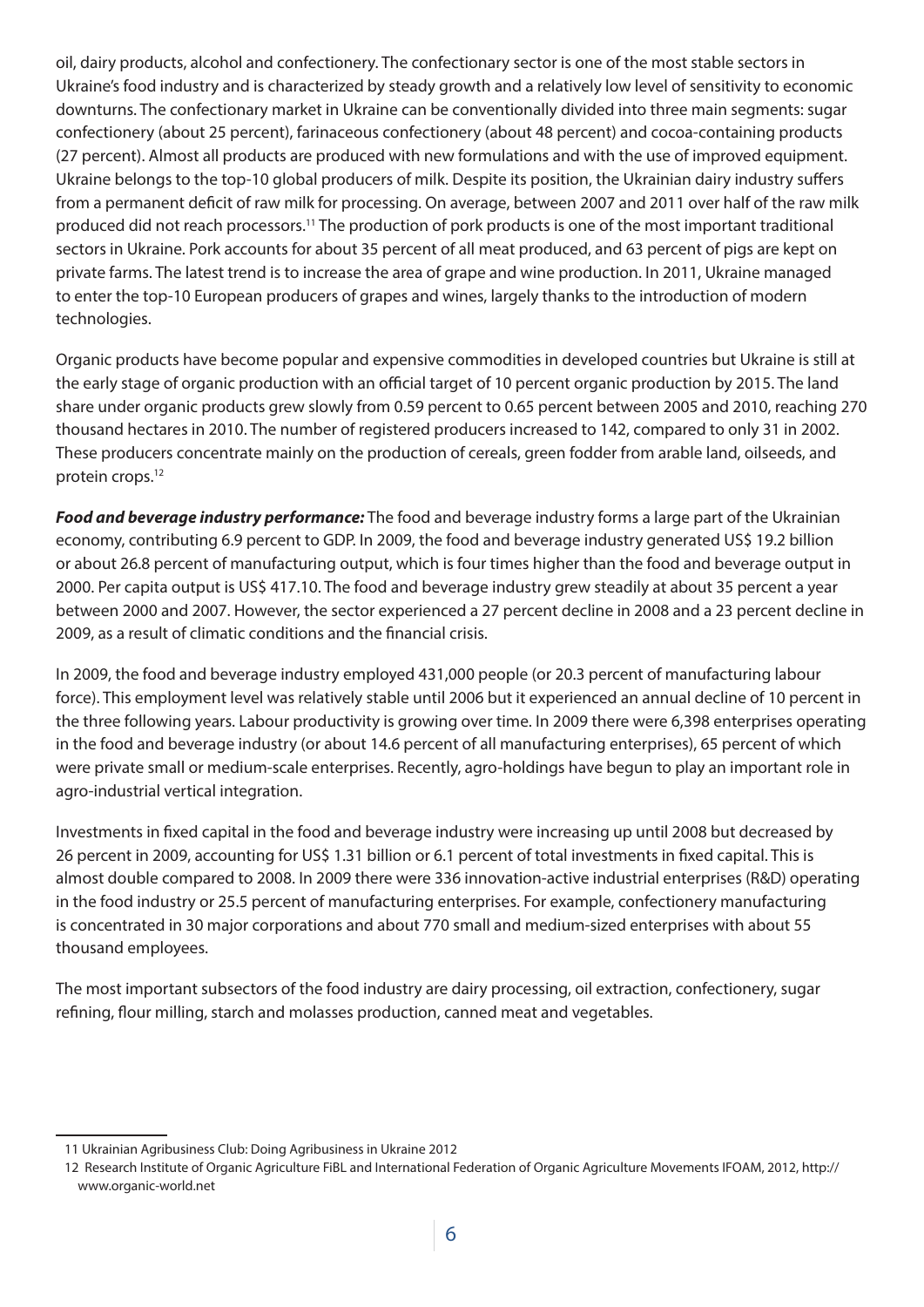**Chart 2: Evolution of the share of the food and beverage industry in the economy of Ukraine over time (percent of manufacturing)** 



Source: Author's calculations are based on UNIDO data and national statistics

#### **Chart 3. Distribution of output, employment, enterprises and investments in the food and beverages subsectors of Ukraine in 2009**



Source: Author's calculations are based on UNIDO data and national statistics

## Trade liberalization, WTO accession and trade performance

**Trade regulation and trade unions:** In 2010, the Concept on Reforming the Performance of the State Customs Service of Ukraine was adopted. It is aimed at improving conditions for foreign trade and to attract investments in national production. The new Customs Code, adopted in 2012, is intended to simplify import procedures, by permitting registration of imports at any customs agency, including before goods are imported, reducing the time taken on customs registration procedures from one day to four hours, and by introducing electronic declarations and implementing the single-window principle. Customs procedures are also being computerized. Despite some progress made in specific areas, such as more streamlined coordination of border control and improved communication within the business environment, the need for substantial reforms remains. Importers reported an increase in the customs clearance time from two to eight days and an increase in the rate of physical inspections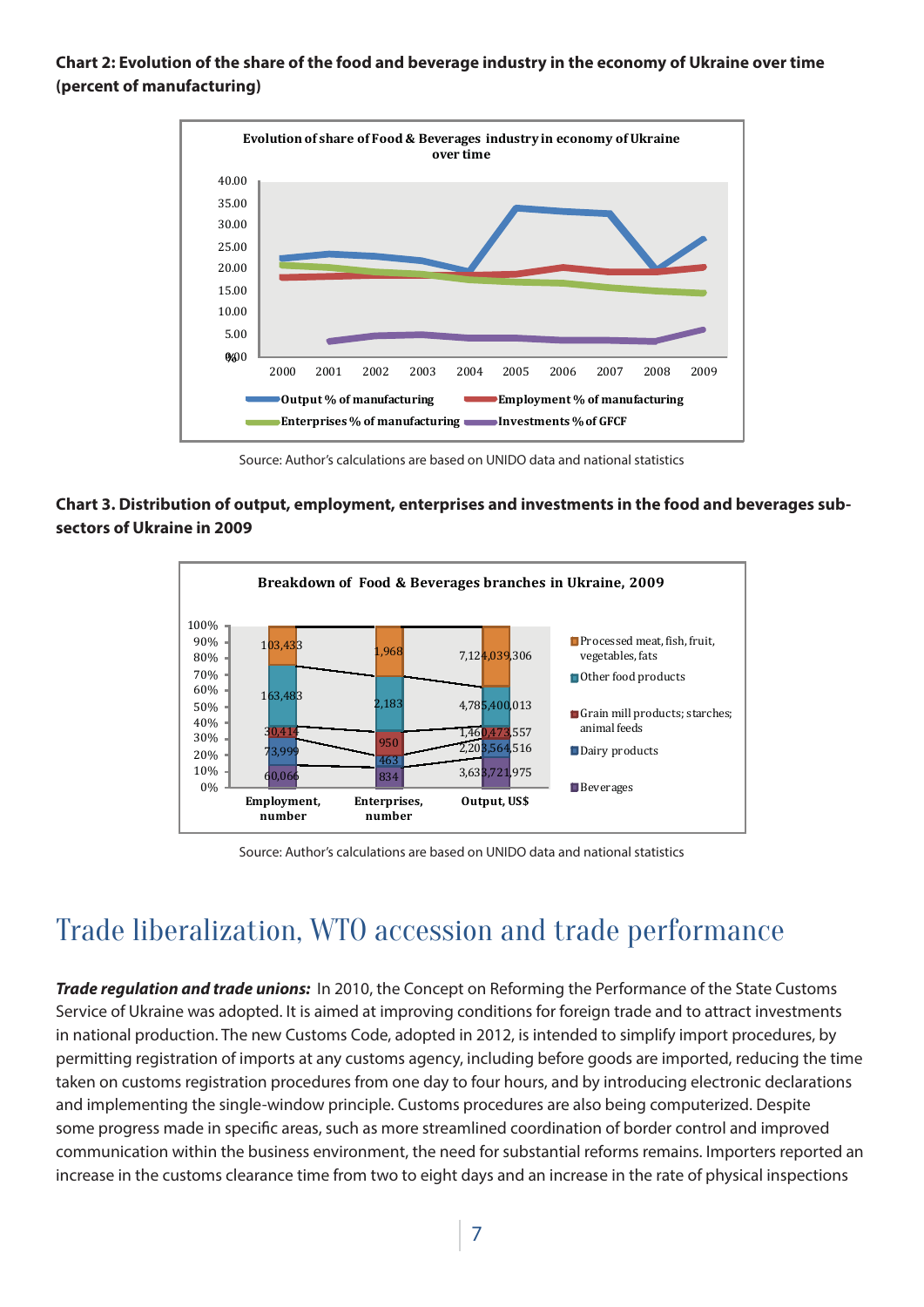#### (to 41 percent). $13$

Ukrainian trade policy is characterized by licensing that is valid both for import and export products. Ukrainian export regulations are characterized by restrictions (export quotas and export duties) in order to contain food price inflation. After WTO accession, Ukrainian tariffs were lowered and simplified from very high tariff protection for certain agricultural goods like poultry, sunflower seeds and sugar. Products such as wine, ligueur, vodka and tobacco are subject to excise tax. The Ukrainian government removed grain export quotas and duties for the good of the agro-industry, which were exposed in 2008 and 2010.<sup>14</sup>

Ukraine has had a Free Trade Agreement with EFTA countries since 2010 and also has them with 12 other countries. In October 2011, a new free trade agreement was agreed and signed by eight of the eleven CIS states; namely, Armenia, Belarus, Kazakhstan, Kyrgyzstan, Moldova, Russia, Tajikistan, and Ukraine (Uzbekistan, Azerbaijan and Turkmenistan may join the free trade agreement by the end of the year). The agreement became effective in 2012.<sup>15</sup> Ukraine is at the final stage of Free Trade Agreement (FTA) negotiations with the EU and has a framework FTA with the Customs Union Countries (Russia, Kazakhstan and Belarus).

**WTO accession:** Ukraine has been a member of WTO since May 2008 and is an observer to the Agreement of Government Procurement (GPA) accession with a 0.407 percent contribution to WTO budget in 2011. The simple average of import duties for agricultural goods applied in 2011 was 9.5 percent.

**Trade performance:** In 2011, the value of Ukrainian exports increased by 33 percent and amounted to US\$ 68.4 billion. Imports showed a similar development with a 36 percent increase, amounting to US\$ 82.6 billion in 2011. This resulted in a trade deficit of US\$ 14.2 billion in 2011. In 2001 the main export commodities were iron and steel. cereals and machinery (cereals accounted around five percent of total export revenue).

Ukraine is a large exporter of food and beverages and agricultural commodities and had surplus trade balances of US\$ 3.70 billion and US\$ 3.65 billion respectively in 2011. These surpluses have been steadily growing over the past decade. Food and agricultural exports and imports comprised 18.3 percent and 6.3 percent of total merchandise exports and imports respectively in Ukraine in 2011. Processed food and beverage products accounted for US\$ 6.92 billion or 10.1 percent of total merchandise exports and US\$ 3.22 billion or 3.9 percent of total merchandise imports in 2011 with annual growth of 21.3 percent and 21.5 percent respectively, compared to a negative growth of 17.1 percent in exports and of 30.1 percent in imports in 2009. Per capita exports of food and beverage products were US\$ 57.6 in 2011.

In 2011, food and beverage product imports are diversified and the miscellaneous edible preparations product group accounts for the highest share (18 percent, ranking in world imports 30), followed by cocoa and cocoa preparations (15 percent, ranked 20), animal, vegetable fats and oils group (15 percent, ranked 47), and beverages (13 percent, ranked 37). Animal, vegetable fats and oils group account for 49 percent of exports (ranking in world exports 9) and other export-oriented commodity groups were: dairy products (10 percent, ranked 20), cocoa preparations (10 percent, ranked 18), and animal fodder (9 percent, ranked 17).<sup>16</sup> The main export products are: sunflower seed oil, cheese, various kinds of drinks and chocolate (cocoa) based confectionery. The main import products are raw and processed fish and other seafood, tobacco, spreads, fruit and vegetables, alcoholic beverages and cocoa beans.

Across partners, both exports and imports of processed food and beverage commodities are well diversified. Russia was the major partner in trading of food and beverage products in 2011. Bilateral trade between Ukraine and the EU continued growing in 2011, and 19.4 percent of agricultural exports went to the EU.

14 EBRD (April 2012) Agribusiness brief

<sup>13</sup> EU (2012) Implementation of the European Neighborhood Policy in Ukraine Progress in 2011 and recommendations for action. Brussels

<sup>15</sup> http://www.kazakhstanlive.com/2.aspx?ProdID=e0e71609-f069-4c70-bbef-eda0cc466c14&CatID=9f9f8034-6dd6-4f7e-adcf-0f6a7c0406d9&sr=100&page=1

<sup>16</sup> ITC (UNCDAT/WTO)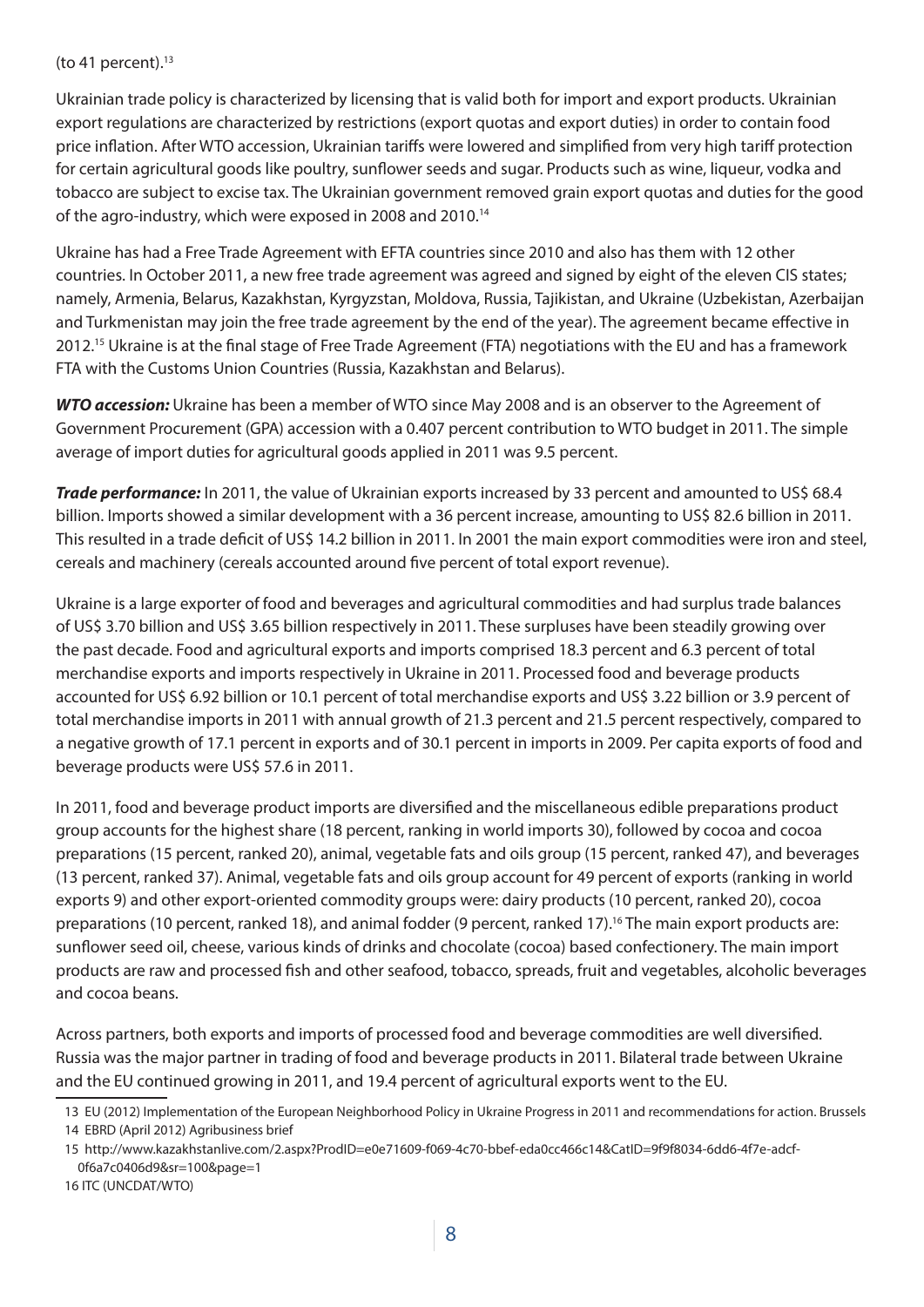**Top destinations for food and beverage products:** Russia (25 percent), India (13 percent), Turkey (seven percent), Kazakhstan (4.5 percent), and Belarus (4.5 percent) in 2011;

**Top origins for food and beverage products:** Russia (16 percent), Germany (nine percent), Indonesia (seven percent), Brazil (seven percent) and Poland (six percent) in 2011





Source: ITC (UNCTAD/WTO): Trade Map online, accessed in October 2012





Source: ITC (UNCTAD/WTO): Trade Map online, accessed in October 2012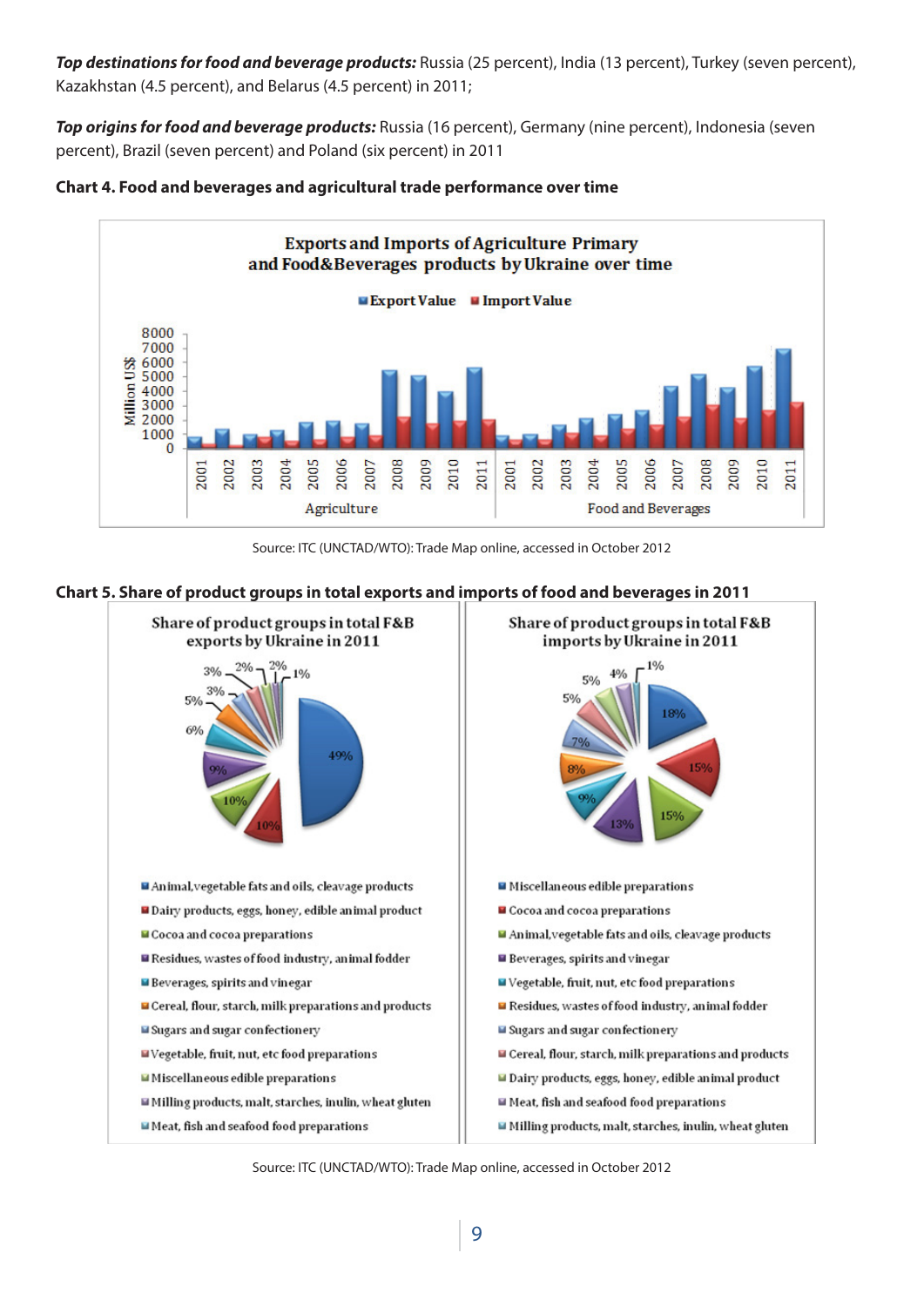#### **Chart 6. Evolution of the top five destinations of exported food and beverage products by Ukraine over time**



Source: ITC (UNCTAD/WTO). Data is based on the selected products' groups. Trade Map online, accessed in October 2012

#### **Chart 7. Growth of national supply and international demand for exports of food and beverage products by Ukraine in 2011**



Growth of national supply and international demand for export products of Ukraine - 2011

Source: ITC (UNCTAD/WTO). Data is based on the selected products' groups. Trade Map online, accessed in October 2012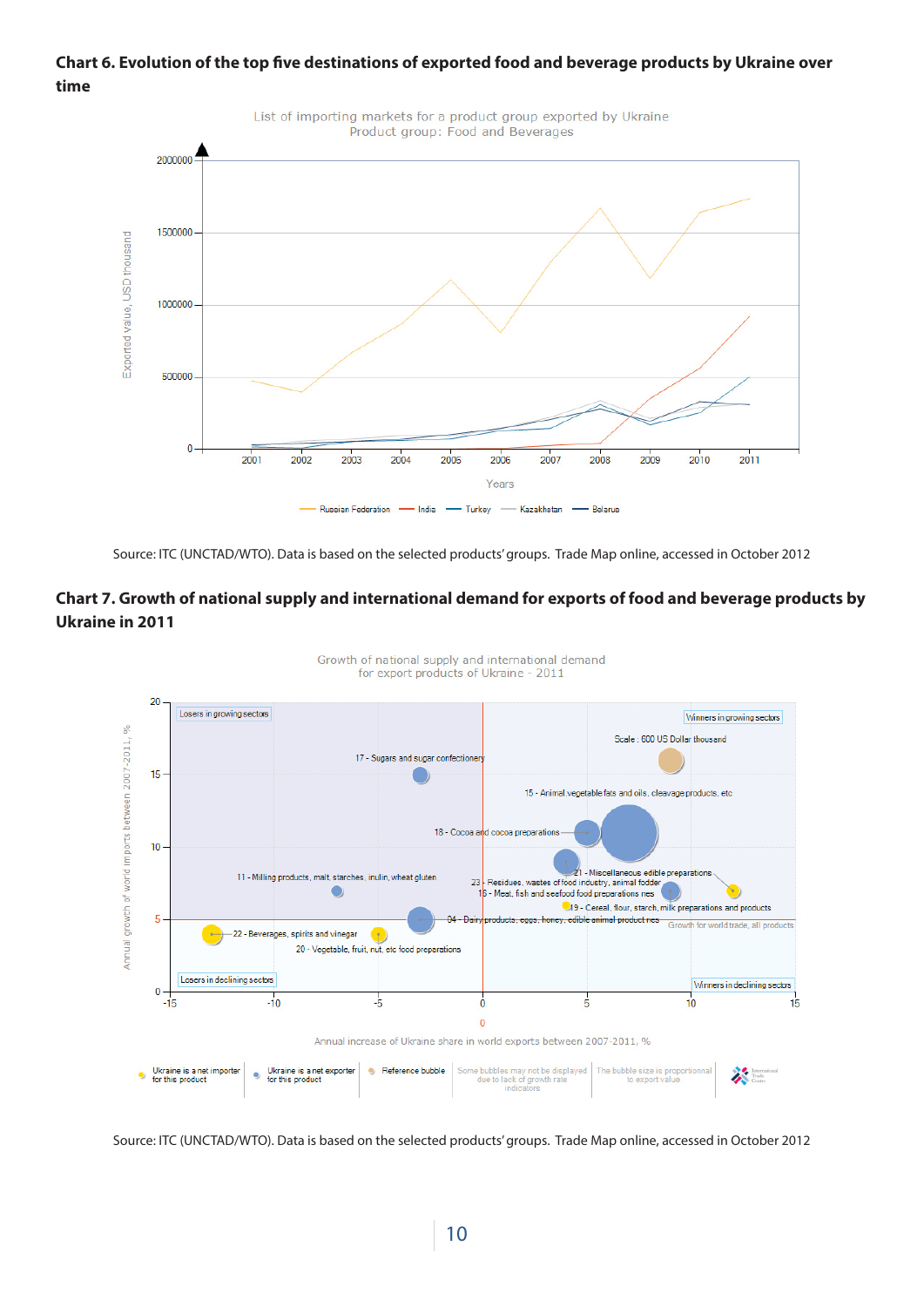# Foreign direct investments

**Strategies, regulations and ranking:** the Law on Foreign Investment Regime (1996), the Law on Investments Activity and the law on Joint Stock Companies (2011) provide the legal basis for foreign investment in Ukraine. In 2010, the State Agency for Investments and Innovations of Ukraine was re- established into the State Agency for Investments and Development of Ukraine. The Government of Ukraine has introduced the Concept of the state target economic programme on development of investment activity for 2010-2015.

According to WIR 201217, Ukraine was ranked 26 (among 181 economies) by the FDI Inward Attraction Index in 2011, which is a significant improvement on the ranking of 94 in 2000 (among 178 economies). Ukraine was third and fourth on the list of top five host and home economies (respectively) for FDI flows in the region in 2010-2011. Ukraine was ranked 10<sup>th</sup> in Central and Eastern Europe for the number of FDI projects (178) and number of jobs created (7,487) between 2006 and 2010.18

According to IAB report<sup>19</sup>, Ukraine imposes restrictions on foreign equity ownership that are more severe than in most other countries. However, most of the primary and manufacturing sectors are fully open to foreign capital participation. Some limits will likely be abolished soon in accordance with the country's WTO commitments. It takes 11 procedures and 28 days to establish a foreign-owned limited liability company (LLC) in Ukraine (Kiev), which is slower than the EECA average but still faster than the global average. Registration of foreign investment is optional. Companies in Ukraine are free to open and maintain bank accounts in foreign currencies. The minimum capital requirement is pegged to the minimum monthly salary. The land law in Ukraine allows foreign companies to buy non-agricultural land within a city's limits for construction purposes or commercial activities. Foreign companies can buy or lease privately or publicly held land (for up to 50 years), but purchasing public land has a generally more complicated, requiring the consent of the relevant minister or of parliament. A cadastre has been legislated for, but has not yet been established.

**Foreign direct investments flows:** In 2011, the investment climate for Ukrainian FDI inflows improved, reaching US\$ 7.2 billion or 4.4 percent of GDP with an annual increase of 11 percent after experiencing a sharp decline more than in two times in 2009. The vast majority of FDI is directed towards the financial services and industrial sectors. Stabilization of the country's economic state has allowed food and beverage companies to attract more long-term loans on the capital market. The food industry is the third principal choice for FDI in Ukraine (after the financial sector and metallurgical production). In 2011, FDI inflows in food, beverages and tobacco products amounted to US\$ 2.07 billion or about four percent of the total FDI in Ukraine.<sup>20</sup> Since 2009, FDI in the food industry has grown slightly in real value (US\$ 1.84 billion) but decreased in terms of the share in total FDI inflows (4.6 percent).

Over the last five years, the top investors in Ukraine have come from the USA (12 percent), Germany (12 percent), Russia (10 percent) and France (eight percent). By value in 2010, the largest investors in Ukraine come from the EU (54 percent) and from Russia (15.6 percent). The value of investment from both the EU and Russia declined in absolute terms in 2010 from 2009 levels $21$ 

The food processing industry is active with mergers and acquisitions. The main international players are: Nestlé (Switzerland) in the confectionery segment, Bunge and Cargill (both US) in the sunflower oil segment; Wimm-Bill-Dann (Russia) and Danone (France) in the dairy segment, Coca-Cola **(run by the Greek-based Coca-Cola Hellenic** 

<sup>17</sup> UNCTAD (2012) World Investment Report 2012: Towards a New Generation of Investment Policies, UN Conference on Trade and Development NY and Geneva, Switzerland

<sup>18</sup> Ernst & Young (2011) The Ukraine Foreign Direct Investment (FDI)

<sup>19</sup> IFC/MIGA/WB (2010) Investing Across Borders: Indicators of foreign direct investment regulation in 87 economies. The World Bank Group. Wachington

<sup>20</sup> InvestUkraine & Deloitte (2012) Food Processing Industry in Ukraine. Industry overview.

<sup>21</sup> Ernst & Young (2011) The Ukraine Foreign Direct Investment (FDI)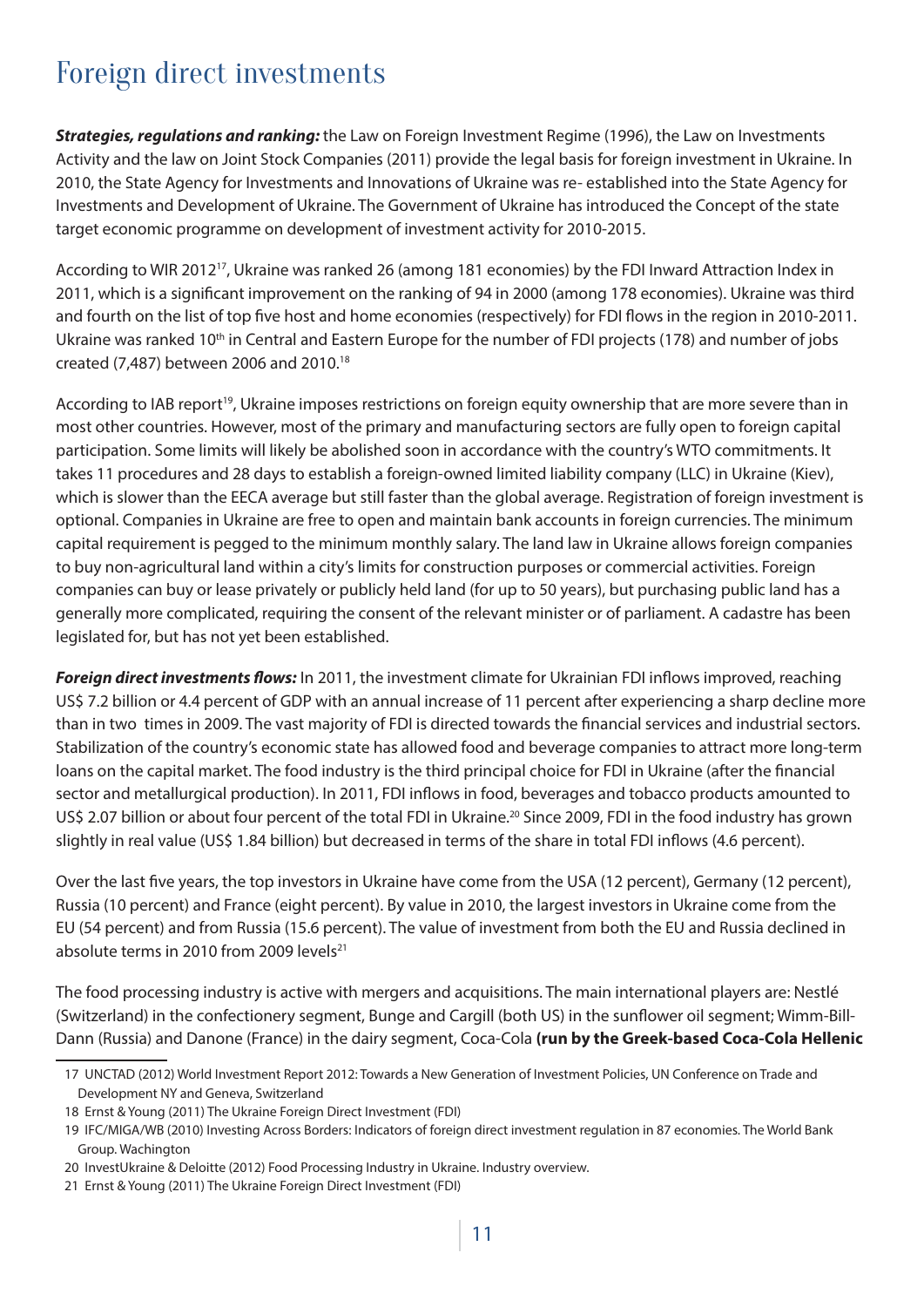**Bottling Company), Sandora in juice production (fully owned by PepsiAmericas and PepsiCo); SUN InBev Ukraine in beer production (owned by the Belgian Anheuser- Busch InBev).** European countries such as the Netherlands and the United Kingdom are among the principal foreign investors in Ukraine as major agri-business moves. American companies such as Cargill, John Deere and Kraft Foods have begun to invest in agriculture and agri-food in Ukraine, often with local partners.<sup>22</sup>



**Chart 8. Foreign direct investments in Ukraine over time**

Source: WBDI; ITC (UNCTAD/WTO); accessed in October 2012

# Food safety, certification and quality control

**Food safety background and Ukraine's membership:** Ukraine is a member of the *Codex Alimentarius* Commission and it is a member of the International Organization of Standardization (ISO). Since accession in 2008, Ukraine has had to comply with the WTO Agreement on the Application of Sanitary and Phytosanitary Measures and with the SPS Agreement. Ukraine has gradually brought its sanitary and phytosanitary (SPS) standards into line with those of the WTO and the EU, and there has been progress on the SPS negotiations for the DCFTA. Moreover, a working group has been established that started work on reforming the food safety inspection system on the basis of EU standards. Under the administrative reform announced by the President in 2011, the State Committee on Technical Regulation and Consumer Policy (DSSU) will be re-organized as the State Service on Technical Regulation.

Agricultural food safety is subject to the Law on Quality and Safety of Food Products and Food Raw Materials (as amended in 2002), the Law on Standards, Technical Regulations and Conformity Assessment (2005), the Law on Veterinary Medicine, the Law on Plant Quarantine, the Law on Assuring Sanitary and Epidemiological Well-Being of Population, the Law on Consumer Rights Protection, Law on Protection of Rights to Indication of Origin of Goods (as amended in 2008), the Law on Protection of Rights to Marks for Goods and Services (as amended in 2008), the Medical and Biological Requirements and Sanitary Norms of Quality of Raw Food Materials and Food Products, Provisional Procedures of the State Sanitary and Hygienic Expertise; the Law on Technical Regulations, Standards and Compliance Verification Procedures, the Law on Standardization; the Law on Conformity Certification.

Dietary, prophylactic food products, biologically active agents, baby food and food for athletes are considered special food products in Ukraine and must be registered with the Ministry of Health Care prior to being imported. The new procedure for authorising imports of animal products deserves special attention, as does the draft legislation on water and on the certification of meat, dairy and poultry products.

22 USDA (2012)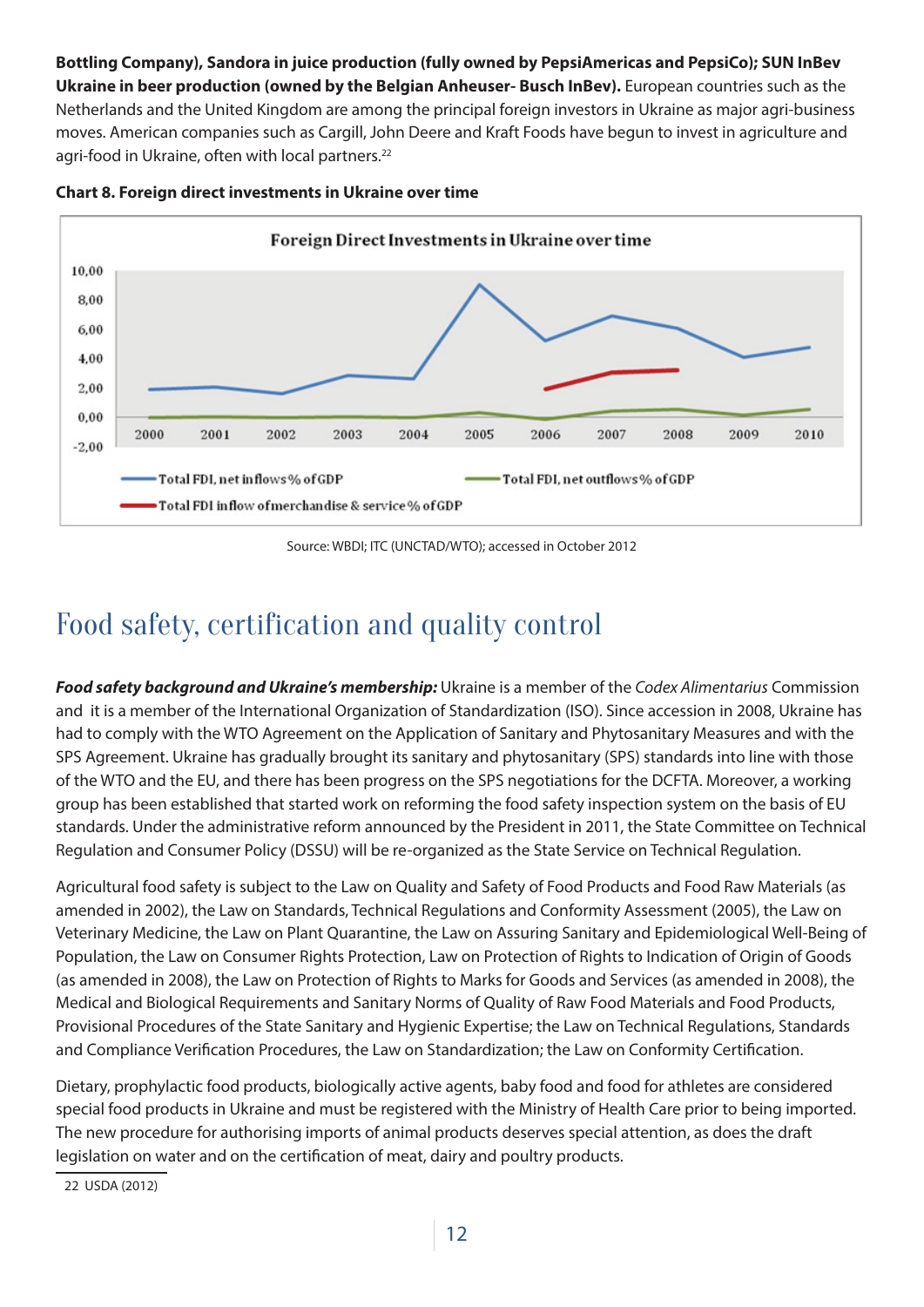**Quality control and certification:** In Ukraine, the following state bodies are involved in assuring the safety of domestically produced and imported food products, and animal and plant health issues: the State Veterinary and Phytosanitary Service (SVPS), whose activity is directed and coordinated by the Cabinet of Ministers through the Minister of Agrarian Policy and Food of Ukraine (established in 2011); and the State Epidemiological Service (SES) of the Ministry of Health Care of Ukraine, which is the major control element in the food safety system (especially true for processed products that are not subject to veterinary and/or phytosanitary controls). However, in early 2013 the SES is to suffer a major workforce reduction (approximately two times lower) with major structural change as the new entities will be called "Public Health Centres" instead of "Sanitary-Epidemiological Stations". Another supporting institution is the State Inspectorate for Consumer Rights Protection (established in 2011) under the Ministry of Economic Development and Trade, which is responsible for compliance of food products with Technical Requirements and safety norms (listed in outdated State Standards which are voluntary for nonsafety parts) if they are not controlled by other agencies and not covered by new Technical Requirements.

The current Ukrainian legislation on certification remains in transition from a Soviet-type scheme to a modern one. The system is based on both compulsory (Technical Regulation) and voluntary (State Standard) regulations. More than 100 institutions are authorized to conduct certification under the Ukrainian State Certification System (UkrSEPRO). Certification can be done with one of the systems used in Ukraine – with the state quality standards (GOST) or Ukrainian national standards (DSTU). The list of products subject to compulsory certification is not extensive and includes mostly seafood, canned products for consumption by children and wine and tobacco products. Certification of Ukrainian organic farms in accordance with EU Regulations was initiated in the late 1990s. Starting in January 2010 and in accordance with the special Regulation between the EC and Ukraine, the established certification and control system for sunflower seed oil will provide valid certificates for exports to the EU. Dietary, prophylactic food products, biologically active agents, baby food, and food for athletes are considered special food products in Ukraine that must be registered with the Ministry of Health Care. After a positive verification of health claims and a food safety risk assessment, the product will be included into the State Register of Special Food Products of Ukraine.<sup>23</sup>

In 2010, Ukraine adopted rules on the frequency of veterinary-sanitary inspections at enterprises, applying strengthened hygiene rules based on HACCP system. Only an estimated one percent of the 20,000 food enterprises in Ukraine have implemented HACCP.<sup>24</sup> International organizations are supporting Ukraine in improving the food safety system through the ongoing project.

# Retail, domestic market and international trends

Ukraine is ranked as one of the top five of 30 emerging countries in terms of retail development.

EIU analysis<sup>25</sup> considers that, despite some signs of greater consolidation, Ukraine's retail market remains highly fragmented. It continues to be held back by low spending power and a difficult business environment. Open markets or bazaars continue to play an important role in the market and are estimated to account for around half of all retail trade. The spread of supermarkets and hypermarkets intensified during the pre-crisis boom, especially in large cities, although these tend to be on the outskirts of cities and towns. It is estimated that 72 percent of consumers in Kiev purchase foodstuffs in supermarkets and six percent in hypermarkets.

The top five players in the food retail market control around 35 percent of the total organized food market. The

<sup>23</sup> USDA (2012) Ukraine: Food and Agricultural Import Regulations and Standards –Narrative. FAIRS Country Report

<sup>24</sup> http://www1.ifc.org/wps/wcm/connect/region\_\_ext\_content/regions/europe+middle+east+and+north+africa/

ifc+in+europe+and+central+asia/countries/improving+food+safety+in+ukraine

<sup>25</sup> EIU (2011) Ukraine: Consumer goods and retail. Industry Report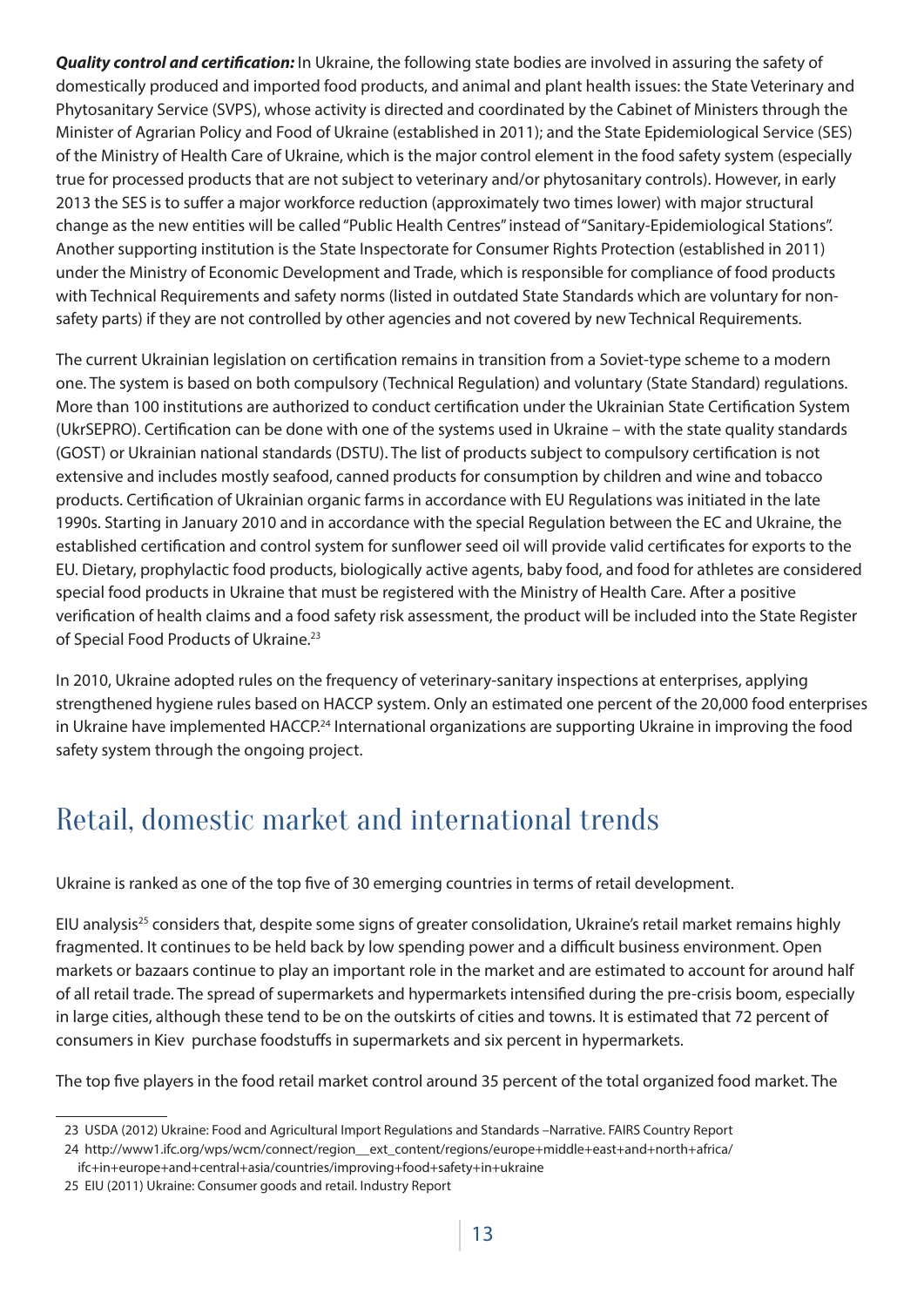market leaders, the locally owned Fozzy Group and Metro Group (Germany), each account for around 10 percent of the market. The next-largest players are the domestically owned ATB Market, Furshet (in which Auchan of France has a minority stake) and Retail Group. Each of these controls four to eight percent of the market. Other important domestic players are Amstor (24 stores) and Rainford, the sector's leading importer.

Retail Group operates the Silpo chain of supermarkets (which numbered 149 in September 2010); the Fora chain of discount stores (128 by September 2010); and the Fozzy C&C hypermarket chain (five). Furshet is the only other nationwide retailer. There were 98 Furshet supermarkets in the country in March 2010. ATB Market operated 457 stores in September 2010.

The Ukrainian retail market is still modernizing. Retail sales have risen strongly over the past decade, reaching US\$ 73.3 billion in 2008, more than twice as high as in 2005 in value terms. After decreasing to US\$ 58.8 billion in 2009, growth in volume terms continued increasing in 2010 and 2011. The retail trade of food and beverage products generated US\$ 54.3 billion in 2011, accounting for 64.4 percent of the total retail turnover. The wholesale of foodstuffs accounts for about 20 percent of total wholesale trade turnover.

| <b>Item/Year</b>                  | 2000 | 2005 | 2006 | 2007 | 2008 | 2009    | 2010             | 2011  |
|-----------------------------------|------|------|------|------|------|---------|------------------|-------|
| Retail sales (Billion US\$)       | 15.0 | 34.6 | 42.7 | 56.5 | 73.3 | 58.5    | 66.8             | 84.3  |
| Retail sales: food (Billion US\$) | 10.4 | 23.3 | 28.6 | 37.4 | 48.1 | 38.1    | 43.4             | 54.3  |
| Retail sales growth (% pa)        | 2.5  | 23.8 | 11.7 | 17.1 | 8.1  | 1.9     | 6.4              | 17.3  |
| EIU retail and wholesale          |      |      |      |      |      |         |                  |       |
| network rating (5=high)           | 1.0  | 1.0  | 1.0  | 1.1  | 1.0  | $1.0$ , | $\overline{1.1}$ | 1.3 I |

#### **Table 1. Key Indicators of Retail and Domestic Market in Ukraine over time**

Source: The Economist Intelligence Unit, 2012. Data is based on Planet Retail - www.planetretail.net; EIU forecasts

### Business environment and competitiveness

**SME development:** According to the OECD SME Policy Index assessment 2012<sup>26</sup>, the institutional framework for SME policy in Ukraine is in the process of being restructured, with a new institution ready to take over responsibility for SME policy implementation. A new agency responsible for SME policy was re-established after a restructuring process, but its effectiveness will depend on its mandate and financing, which are yet to be determined. Ukraine's commitment to SME development has resulted in some deregulation and simplification of administrative procedures. The overall business environment, however, continues to inhibit private sector growth and SME operations and there is no coherent approach to SME policy making. Ukraine provides advisory and financial support for start-ups through publicly funded schemes and it has developed the necessary institutional structure and documentation to support the development of a comprehensive innovation strategy. The country has made positive efforts to promote entrepreneurship in secondary education and to ensure quality assurance in training and enterprise skills. SMEs account for 99.4 percent of all active enterprises and for 58.1 percent of employment and 51.2 percent of turnover.

**Business environment:** According to the Doing Business Report<sup>27</sup>, Ukraine is one of the top 10 economies that improved the most across three or more areas measured by *Doing Business* in 2011–2012. The economy was ranked 137 (out of 185 economies) in 2012 (3 points down compared to 2010 and 13 points down compared to

<sup>26</sup> OECD (2012) Eastern Partner Countries 2012. Progress in the implementation of the small business act in Europe. SME Policy Index. Supported by EC, ETF, EBRD, CEI.

<sup>27</sup> WB/IFC (2012) Doing Business 2013: Smarter Regulations for Small and Medium-size Enterprises. 10th edition. Washington, USA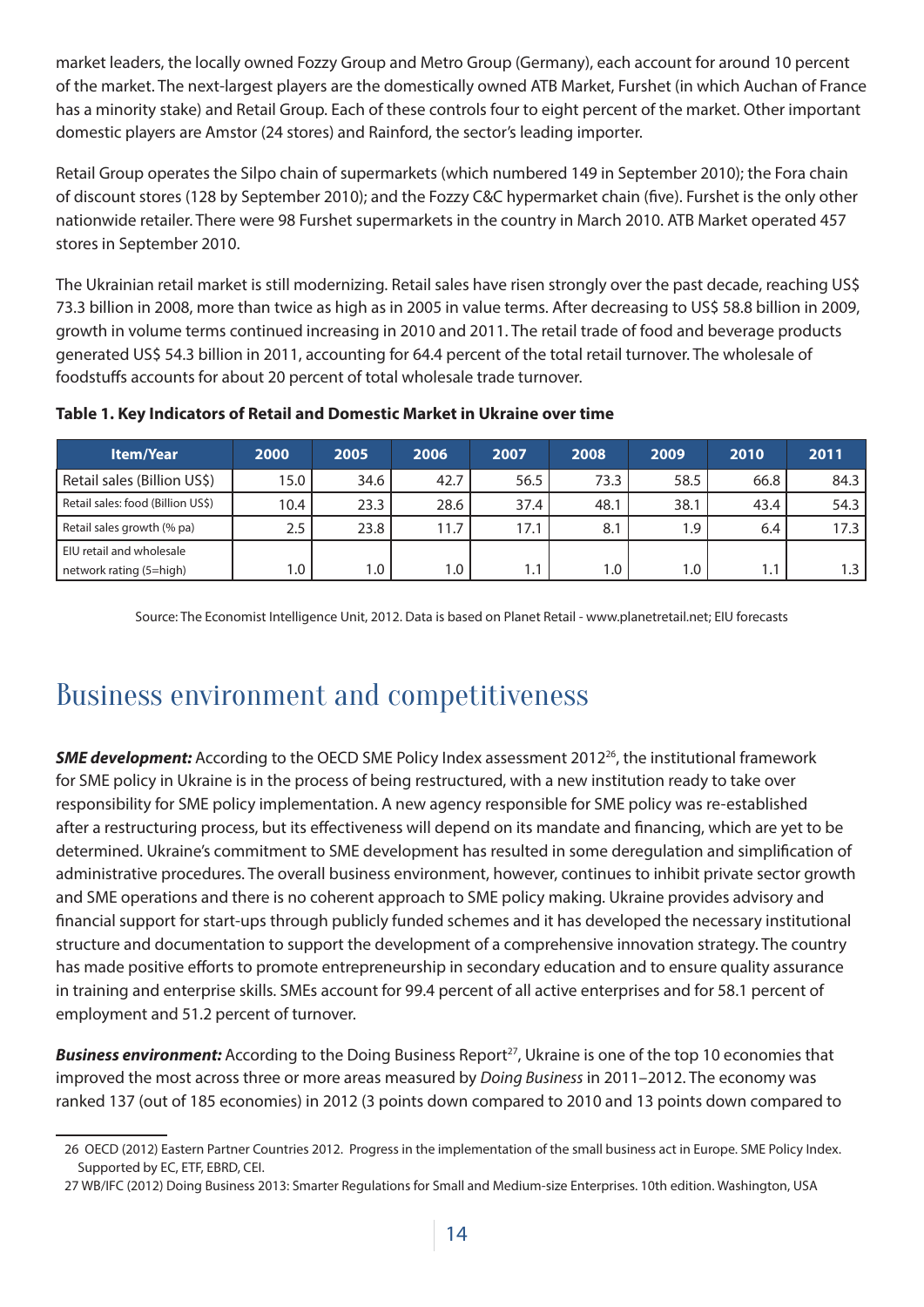2006). Trading across the borders is ranked at 145, paying taxes at 165, protecting investors at 117, getting credit at 23 and starting a business at 50.

Ukraine has increased the ease with businesses can be started by eliminating the minimum capital requirement for company incorporation and the requirement to have incorporation documents notarized. It has made paying taxes easier by implementing electronic filing and payment for medium-size and large enterprises; it has made property transfers faster by introducing an effective time limit for processing transfer applications at the land cadastre in Kiev, although there are still a large number of procedures (10 compared to one in Georgia). In 2012, Ukraine made cross border trading more difficult by introducing additional inspections for customs clearance of imports. Ukraine also amended its legislation on enforcement, introducing more guarantees for secured creditors. Ukraine is ranked 20 out of the top 50 overall most improved economies (by 12 percent) since 2005 as well as by 31 percent in paying taxes. However, the country is still among the 10 most difficult economies in terms of dealing with construction permits and getting electricity.

**Tax relief:** According to a PwC report<sup>28</sup>, Ukraine is the third hardest place in the world to file tax returns. In 2012, Ukraine made paying taxes easier and less costly for firms by revising and unifying tax legislation, reducing corporate income tax rates and unifying social security contributions. In 2011, the tax compliance and tax burden on companies was eased by introducing an electronic filing system for VAT and by lowering the social tax. Ukraine also has low tax rate for individuals (15 percent and 17 percent). The country has a changeable tax system, and legislative amendments are frequent. The new Tax Code came into force in 2011. General VAT is 20 percent but zero percent VAT applies to the export of goods and related services. At present, the corporate income tax (CIT) is charged at a flat rate of 21 percent. The most recent changes to the Ukrainian tax legislation provide a gradual reduction in CIT rates, as follows: 19 percent from 1 January 2013 to 31 December 2013 and 16 percent from 1 January 2014 onwards. As of 2012 Ukraine is also a party to 69 double tax treaties (some with zero withholding tax on interest, dividends and royalties).

**Research & Development and innovations:** Ukraine has continued to update and modernize the legal base and funding structure for research and innovation. Ukrainian state expenditure on R&D in agricultural sciences grew from UAH 136 million (EUR 27 million) or 0.06 percent of GDP in 2002 to UAH 618 million (EUR 80 million) or 0.065 percent of GDP in 2008.29 Required investments and activities in R&D of new technologies and products in agroindustry still remain low. State-owned enterprises continue to be the primary beneficiaries of government support for innovation and R&D.

**Competitiveness***:* According to the Global Competitiveness Report 2012-2013, Ukraine is at a transition stage from 1 to 2 and it received a score of 73 overall on the Global Competitiveness Index among 144 economies (89 in 2010- 2011 among 139 countries). Ukraine is ranked 71 for Innovation, 91 for Business sophistication factors, and only 136 (score 3.0) for agricultural policy costs<sup>30</sup>. The five biggest barriers to doing business in Ukraine are as follows: access to financing, corruption, tax regulations, tax rates and inefficient government bureaucracy.

<sup>28</sup> PwC (2012) Paying Taxes 2012. The Global Picture, PriceWaterHouseCoopers supported by WB and IFC

<sup>29</sup> German–Ukrainian Policy Dialogue in Agriculture Institute for Economic Research and Policy Consulting (2010) The Agricultural Knowledge and Information System in Ukraine – Call for Reforms. Policy Paper Series. Kyiv

<sup>30</sup> Agricultural policy costs: How would you assess the agricultural policy in your country? [1 = excessively burdensome for the economy; 7 = balances the interests of taxpayers, consumers, and producers] | 2011–12 weighted average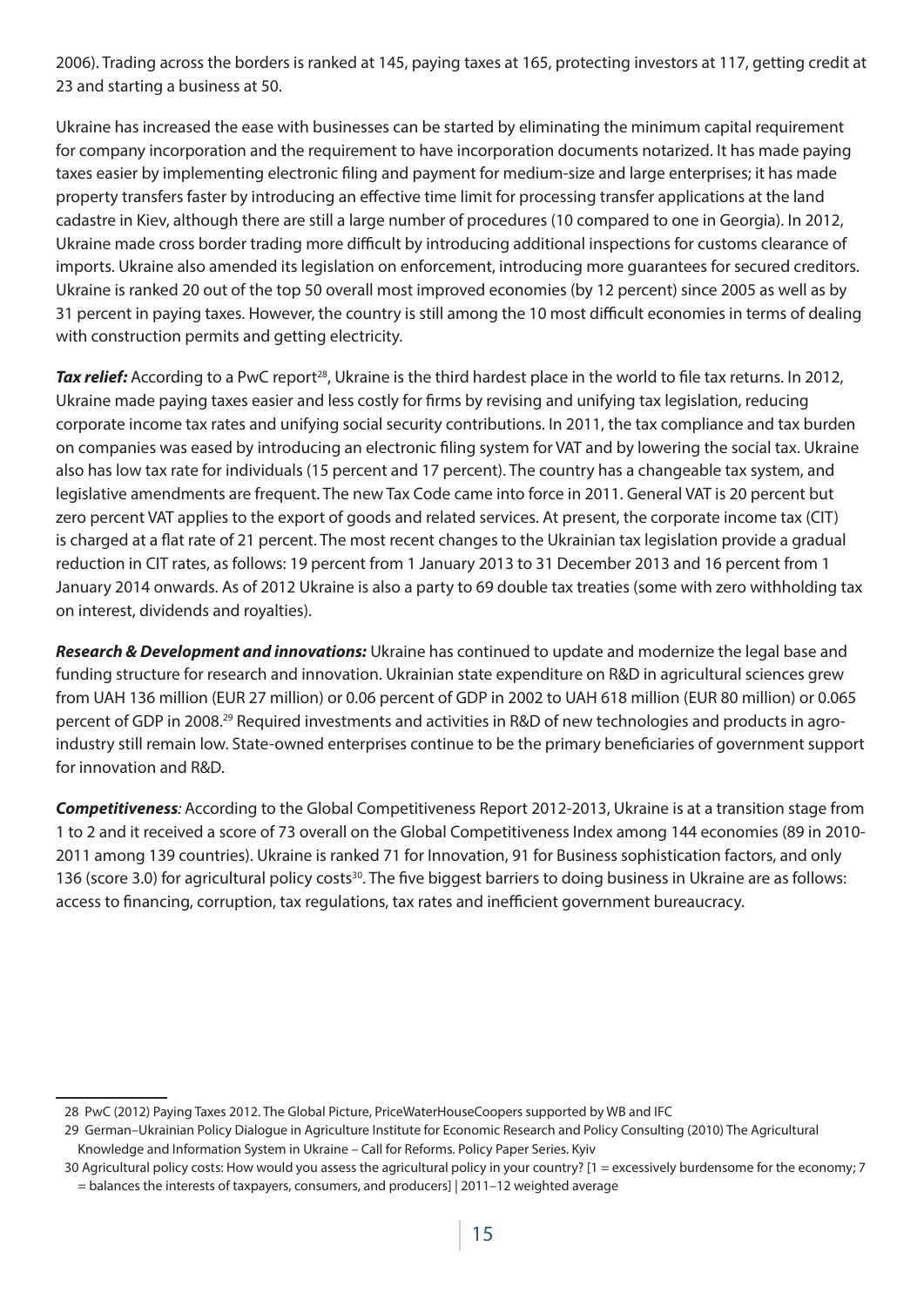# Ranking Ukraine

#### **Doing Business Indicators Ranking in 2012 Agribusiness Indicators Values in 2012**





Source: Author's estimations and calculations; WB/IFC Doing Business Rankings online, accessed in October 2012



Source: EBRD database; UNCTAD; Author's calculations of EECA average